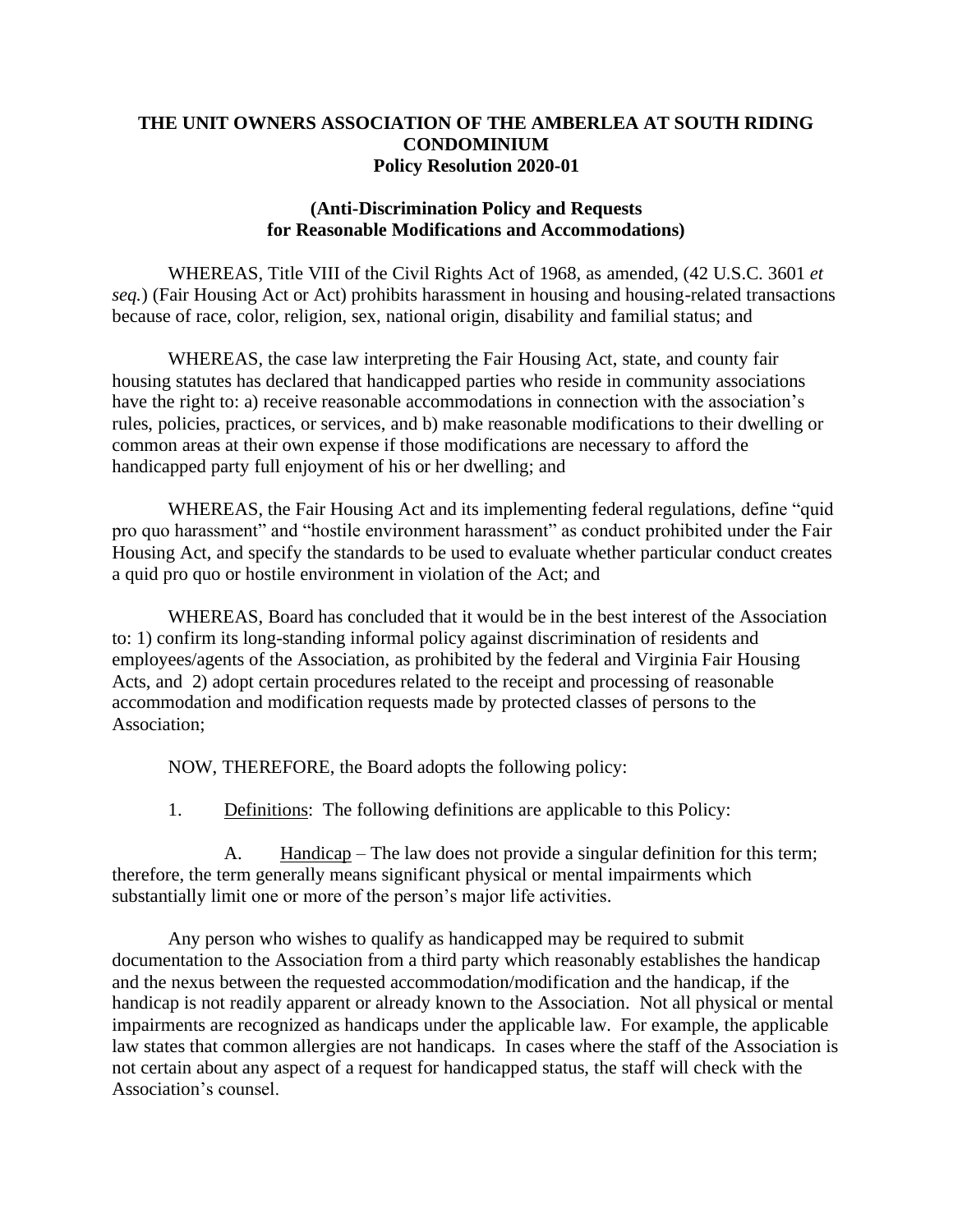B. Reasonable Accommodation – This term generally means creating the narrowest exemption from a rule, policy, procedure or practice for a handicapped person in situations where the handicapped person cannot comply with the rule, policy, procedure or practice because of the handicap.

C. Reasonable Modification – This term generally means the most minimal addition, alteration or improvement to an existing dwelling, occupied or to be occupied by a handicapped person, and/or the common areas necessary to afford the handicapped person the same rights to enjoy his dwelling as non-handicapped persons enjoy.

D. The definitions described in this Section 1, as well as any other terms stated within this Policy, shall be subordinate to and have the same meaning as all definitions described in the applicable federal or Virginia Fair Housing Act and/or any implementing regulations thereof (hereinafter referred to as "Fair Housing Act Laws")

## 2. Anti-Discrimination Policy.

It is hereby acknowledged that the Association has a firm and emphatic antidiscrimination policy regarding the treatment of all residents, employees, staff, agents, committee members, directors, officers and guests of the Association. The Association hereby pronounces its commitment to adherence to all applicable Fair Housing Act Laws which relate to the operations and affairs of the Association. The Association desires to foster an inclusionary environment for all residents, employees, staff, agents, committee members, directors, officers and guests, and its governing body, the Board of Directors, shall take appropriate and required steps to remedy violations of Fair Housing Act Laws that the Board is notified of or reasonably should know of. Information is critical to aid the Board in enforcement of this policy and therefore the Board encourages reporting of perceived discriminatory acts against protected persons under the Fair Housing Act Laws.

### 3. Requests for Reasonable Accommodations and Reasonable Modifications:

A. Persons who want to qualify for handicap status and exercise their legal rights related to making a reasonable modification or accommodation request are encouraged, but not required, to make their request in writing and deliver it to the Association's on-site management office.

B. Contents of Requests –Requests should include the following information at a minimum:

(1) The name of requesting party.

(2) The address or future address of the requesting party, as well telephone number and email address.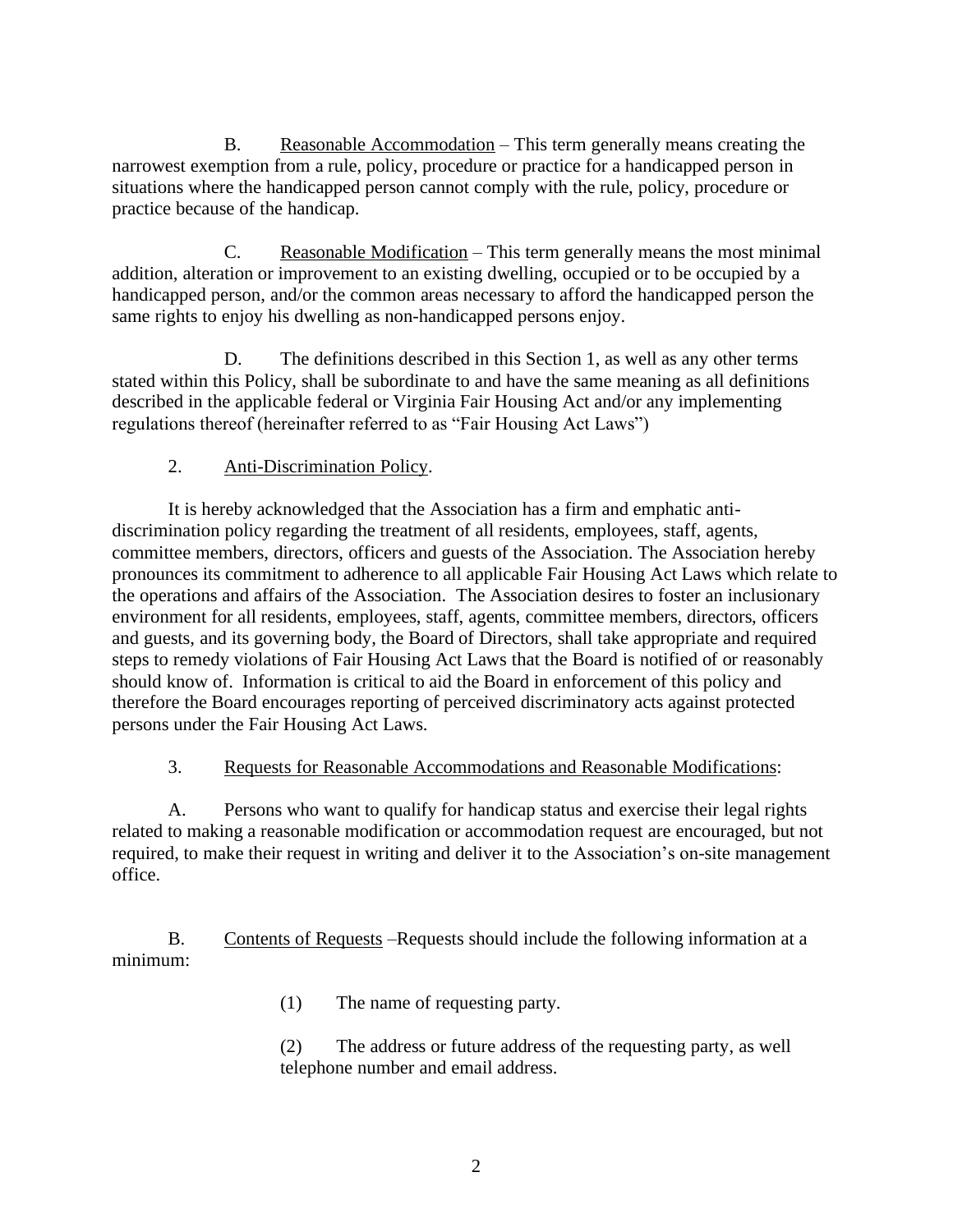(3) The reasonable details related to the requested accommodation and modification, including, an explanation as to how the accommodation or modification assists the owner in obtaining equal use and enjoyment of the Common Areas.

(4) If the request is for an exemption from a particular rule or policy of the Association, the applicant should cite the specific rule or policy in question.

(5) Any other information the applicant deems relevant or reasonable to assist the Board in making its decision on the request.

The Association reserves the right to request additional and permitted information under the Fair Housing Act Laws, if it is necessary to respond to the request. Such requests shall be processed in a prompt matter, even if the response of the Board of Directors requires additional information from the applicant.

C. Review and Decision: Once the Board of Directors has sufficient information to process a reasonable accommodation or modification request, it will do so in a prompt manner and pursuant to the Fair Housing Act Laws. All decisions of the Board of Directors shall be issued to the applicant in writing. All discussions pertaining to a reasonable modification or accommodation request shall occur in executive sessions of the Board's meetings.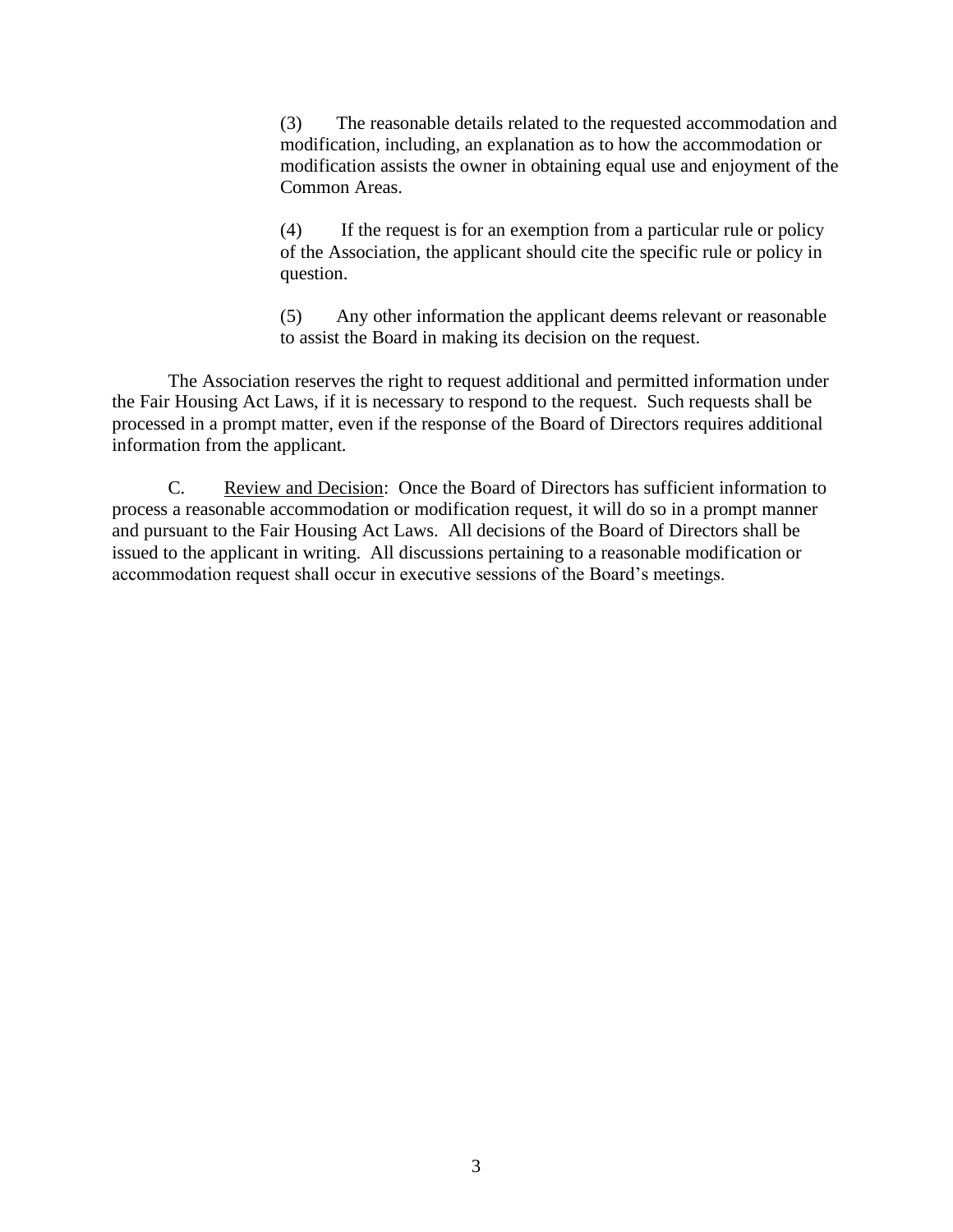This Resolution was duly adopted by the Board of Directors on this  $\Box$  day of  $\mathcal{L}$   $\Box$  day of

THE AMBERLEA AT SOUTH RIDING CONDOMINIUM UNIT **OWNERS ASSOCIATION** 

By: Amandalune President